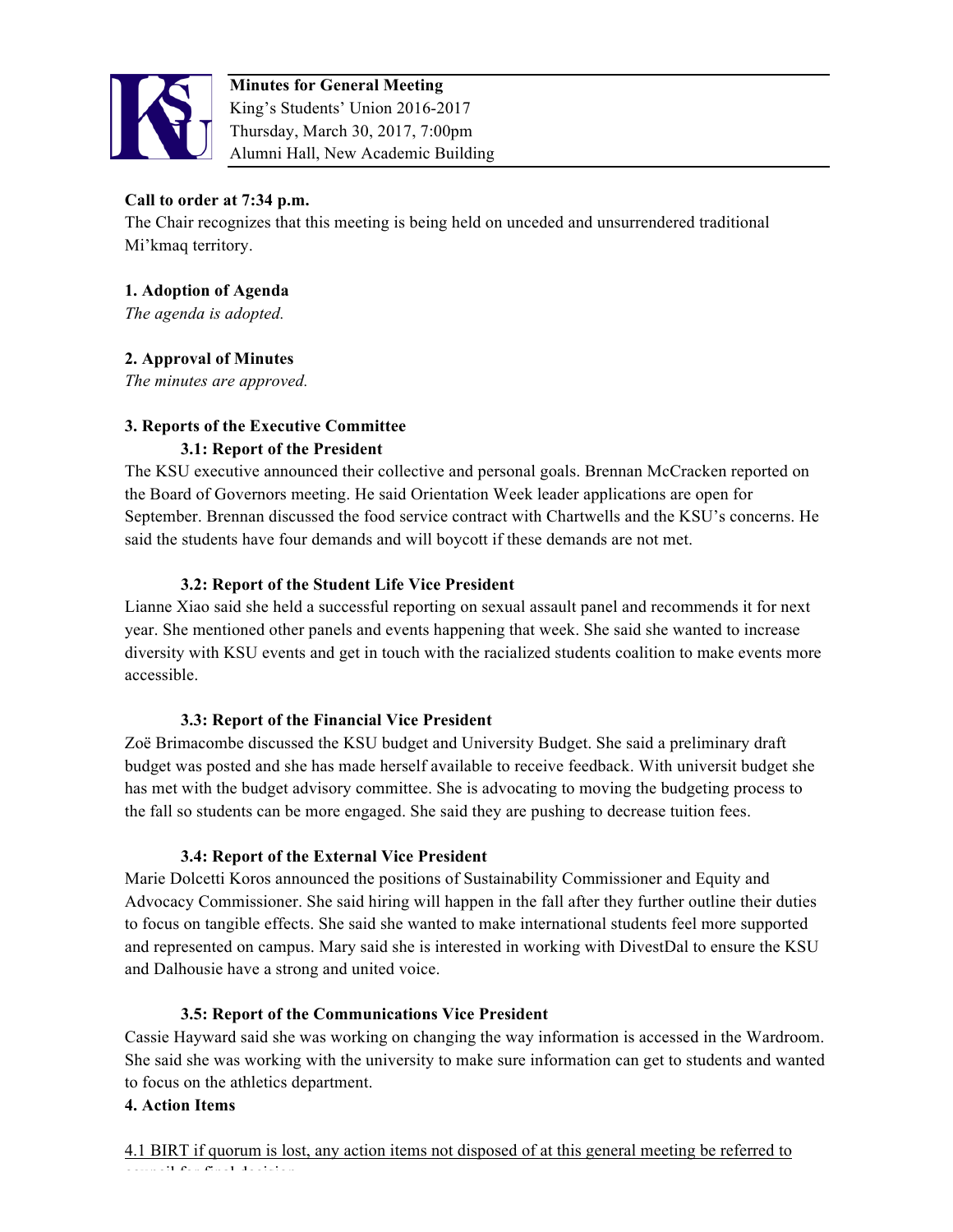

*Moved by Cassie Hayward*

Cassie Hayward explained the purpose of the motion.

*The motion is passed.* 

4.2 BIRT the proposed 2017-2018 budget be adopted. *Moved by Zoë Brimacombe Finance Committee recommends approval*

Zoë Brimacombe went through the Spring Draft Budget. She explained what a budget is and explained specific language used within the budget. She said this budget is based on projected enrollment and will be adjusted in the fall based on actual enrollment. Zoë went through the specifics of the budget and explained the levies within the budget.

Zoë explained the honoraria and staff salaries. She went through the budget. She said we have a surplus this year of \$0.88.

Charlie Hook asked about the potential Chartwell boycott and if the KSU would use contingency funding to feed residence students who depend on meal hall. Zoë replied that the KSU would look into partnering with the Galley and the Loaded Ladle to provide accessible food for those students.

Brennan McCracken motioned to move the surplus into the contingency line so that it reads \$2750.88. Kayleigh MacDonald asked why he wanted to move the funds. Brennan said that he thinks having the money go to contingency is best.

Cedric Blais asked if this is the best place to put the money. Brennan said yes, but the floor is open to debate.

### *The amendment is passed.*

James Wise asked what happens with the deficit money from last year. Zoë Brimacombe explained what a deficit budget means.

Carlo Magaard-Romano asked how much the Union has in savings. Zoë Brimacombe replied that the Union does not have savings, but funds that remain in the bank account from years underspent. She is working on bringing financial statements to general meetings.

*The motion passed.* 

4.3 BIRT the revised Bylaws and Operations Policy be adopted. *Moved by Cassie Hayward Bylaw Review Committee recommends approval*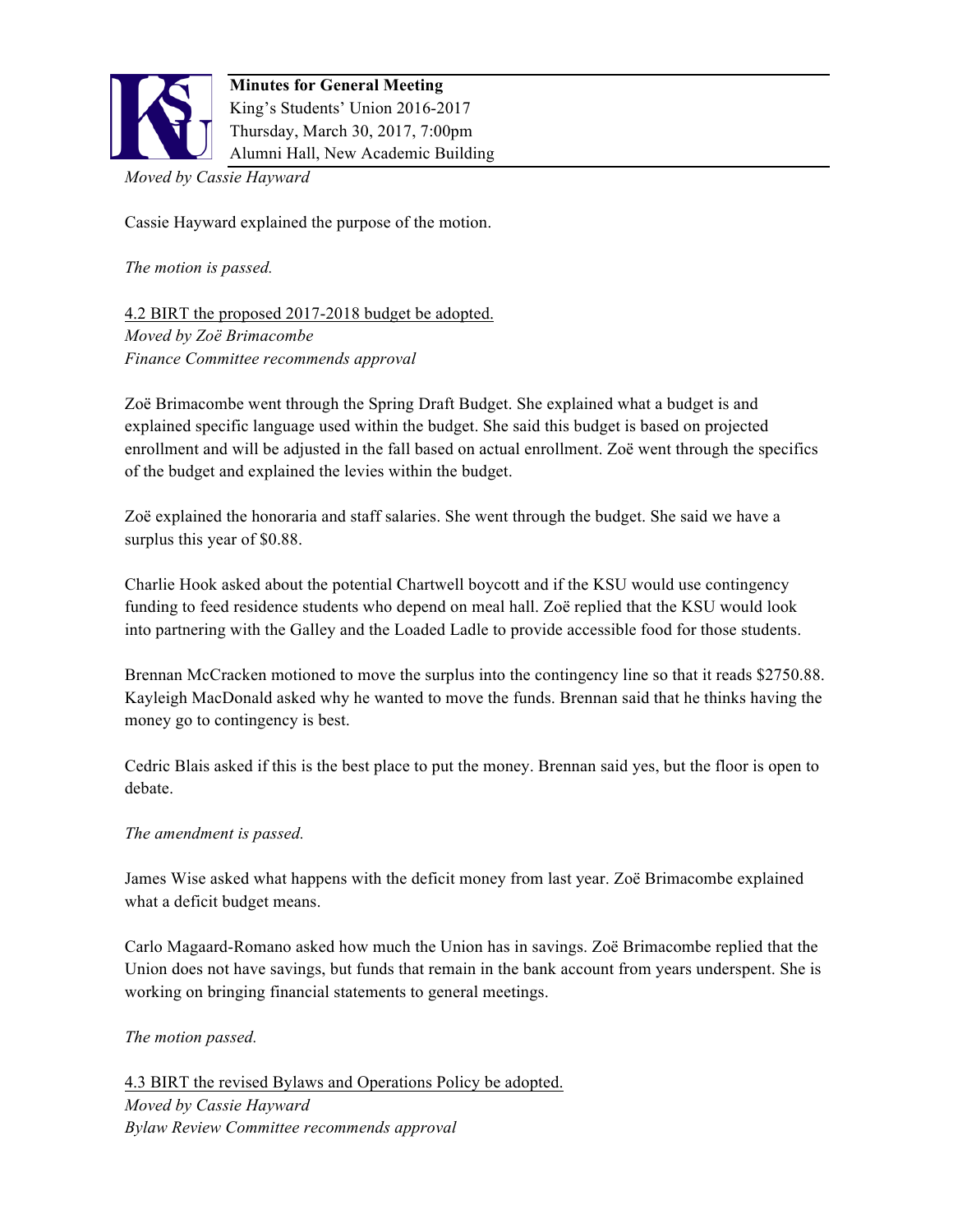

Cassie Hayward went over the bylaw amendments. Amending the Day Student Representative. Amending 4.2 the chief returning officers duties. Amending 3.1 the Union hired positions.

Cedric Blais moved to amend item 4.2 so that it reads "either president or communications vice president or the internal vice president" to reflect a new executive position.

### *The amendment is passed.*

Gina Grattan asked about 3.1. The Chair said it just clarifies the positions within the bylaws. Gina asked if the new EVP positions should be included. The Chair said they are waiting for the fall when the positions are redefined.

Gina Grattan moved an amendment. She wants to add section e) the external commissioner advocacy and f) external commissioner sustainability.

Gina Grattan asked if these positions should be outlined in bylaws before they are hired. Marie Dolcetti Koros said she is comfortable with their exclusion until the positions are revamped.

Ryan Kavanagh said the union should wait until the positions are hired to add their duties into the bylaws so they can work with the people hired to outline exact duties.

Zoë Brimacombe spoke against the amendment. She does not see a benefit in adding the titles to the bylaws without also adding their duties.

*The amendment failed.* 

*The motion is passed.* 

## 4.4 BIRT the Galley Levy be renewed for the 2017/2018 academic year, to be re-evaluated at the next Spring General Meeting. *Moved by Brennan McCracken*

Brennan McCracken said this vote ensures that King's Students pay the levy.

Charlie Hook asked if there is something the KSU can do to make sure the Galley space is owned by the KSU. Brennan said as it stands we do not have a space agreement but there will be talks this summer about that.

*The motion is passed.* 

4.5 BIRT , and , be elected to the Bylaw Review Committee for the 2017/2018 academic year. *Moved by Cassie Hayward*

Cassie Hayward explained what bylaw review committee does and who they work with.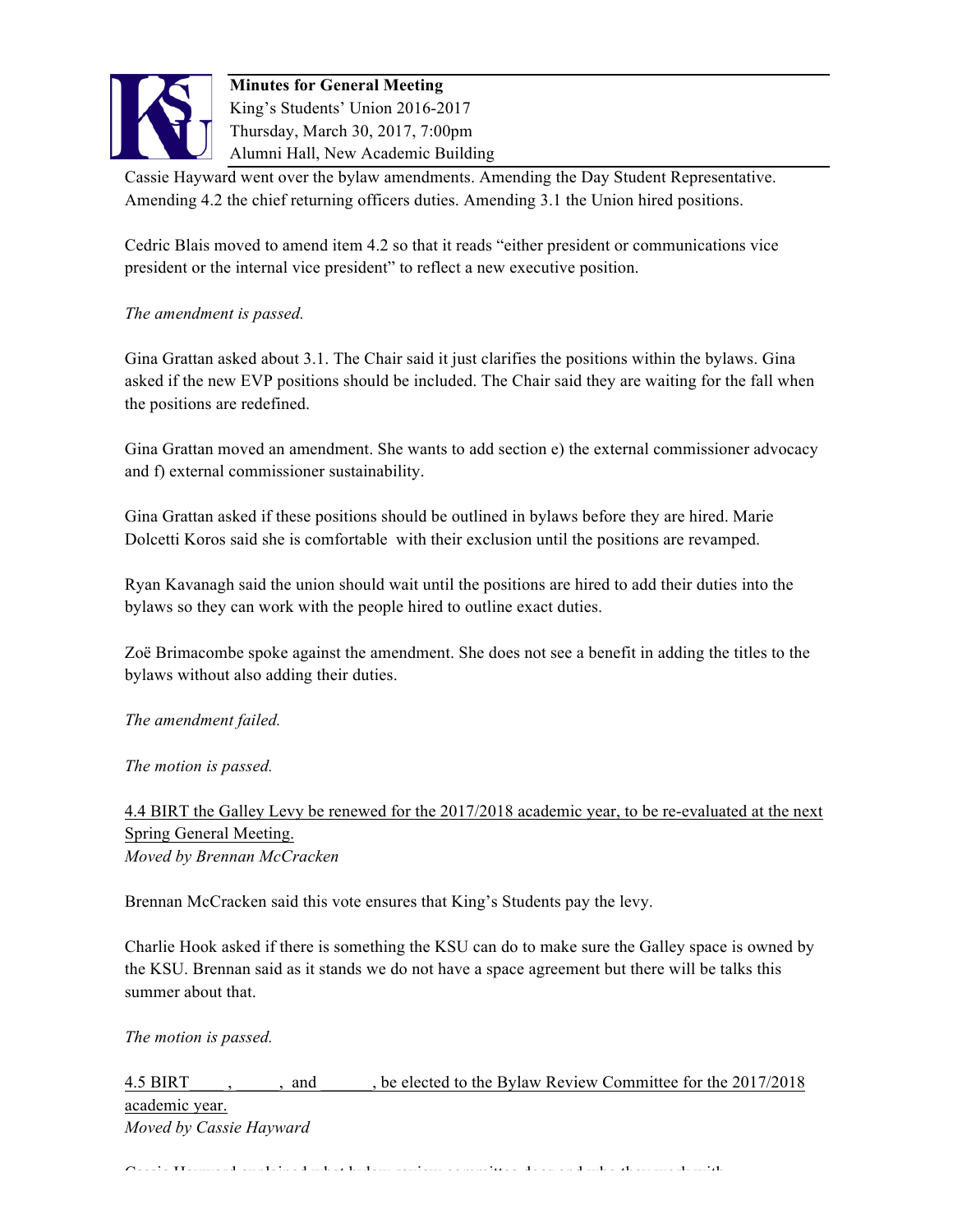

Jacob Baker-Kretzmar nominated Julia-Simone Rutgers.

Hannah McDougall self nominated.

Keegan Gardner-Elmer self nominated.

Ryan Kavanagh self nominated.

Zoë Brimacombe nominated Peter Howe.

Michael Greenlaw self nominated.

Brennan McCracken nominated Verity Thompson.

The nominations closed.

Jacob said Julia-Simone just finished her term as CVP and has experience on the Bylaw Review Committee. He said she was an asset on the committee. The creation of the Racialized Student Collective was her idea and she is level headed, as well as good with working with policy.

Ryan Kavanagh motivated for Julia-Simone Rugers.

Hannah McDougal said this year she was the Chief Returning Officer and worked with the election procedure. She thinks there are a lot of gaps in the bylaws in terms of referenda. She would like to keep working on these changes.

Ryan Kavanagh asked what skills Hannah believed she could take from CRO to the Bylaw Review Committee. Hannah replied that she knows where some gaps are already in the bylaws and knows about policy in general.

Gina Grattan and Keegan Gardner-Elmer motivated for Hannah.

Keegan Gardner-Elmer worked on elections committee and has some knowledge of the KSU policy.

Ryan Kavanagh sat on Elections Committee and Bylaw Review Committee this year and was First Year Representative two years ago. He enjoyed his time on Bylaw Review Committee, but wants to push for more change next year.

Kayleigh MacDonald asked what kind of work Ryan has already put into changes for next year. Ryan said there are positions he believes need reviewing.

Zoë Brimacombe motivated for Peter Howe. He has not been on a committee but is a dedicated member of the KSU. He is meticulous and she thinks it is important to have people with little experience site of the committees as well as well as well as well as well as well as well as well as well as w<br>The KSU as well as well as well as well as well as well as well as well as well as well as well as well as well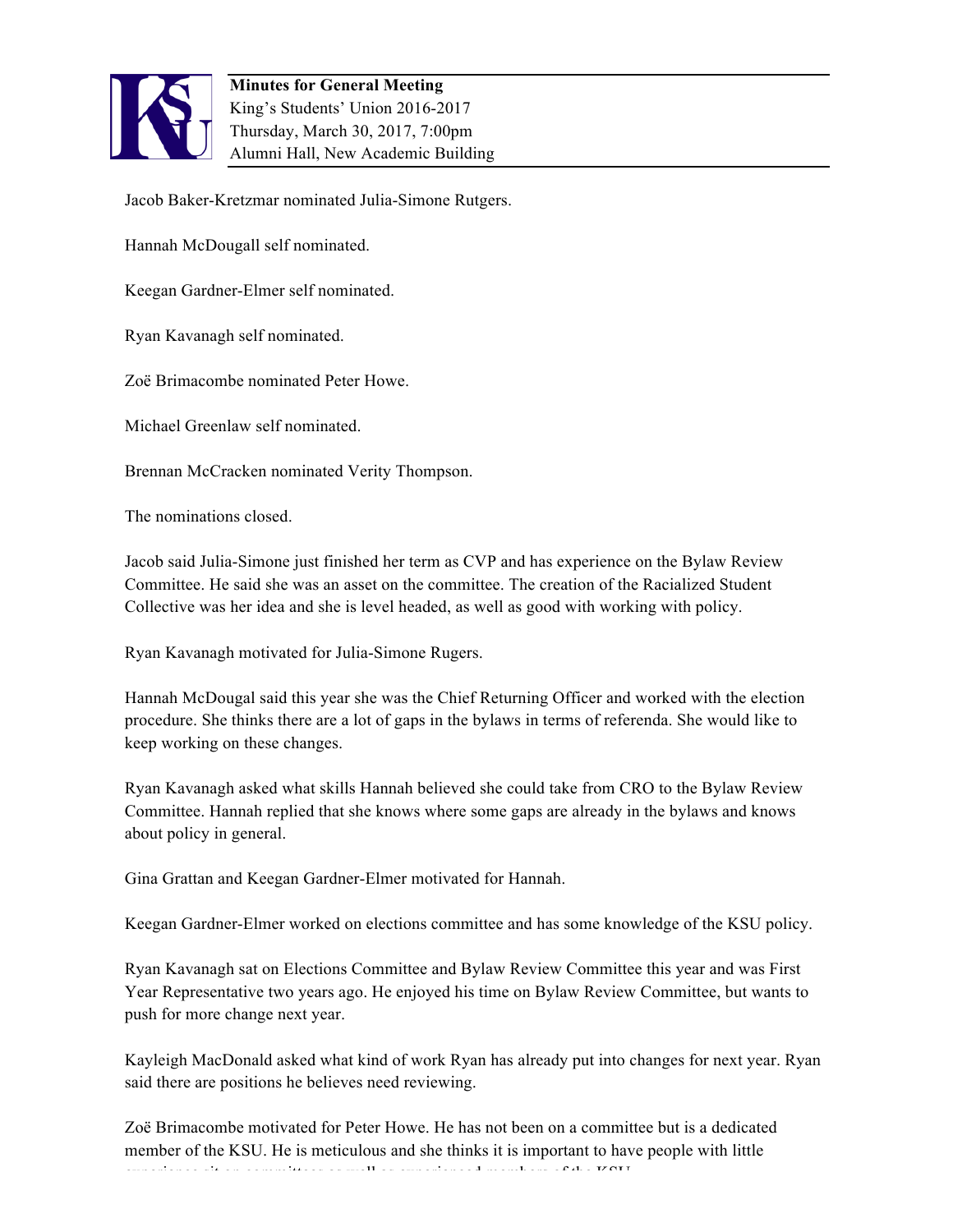

Katy Weatherly movited for Peter Howe. She said he will push for change that supports the interest of Union members.

Brennan McCracken said Verity Thompson has worked with the chapel, as an O-Week coordinator, and on patrol. He said she believes in the work of the bylaw review committee.

Michael Green said he just finished his gap year. He said in high school he was co-president of his school, where he became passionate about student life.

Ryan Kavanagh, Cassie Hayward, and Kayleigh MacDonald motivated for Michael.

Voting: Julia-Simone Rutgers : 28 yes

Hannah McDougal 23 yes

Keegan Gardner-Elmer 2 yes

Ryan Kavangah 11 yes

Peter Howe 18 yes

Verity Thompson 9 yes

Michael Greenlaw 8 yes

Julia-Simone Rutger, Hannah McDougall, and Peter Howe received majority votes.

Kayleigh MacDonald called for quorum.

Jacob Baker-Kretzmar motioned for a recess until we reached quorum. Charlie Hook seconded the motion.

Recessed at 8:58 p.m.

Returned from recess at 9:10 a.m.

The motion now reads: 4.5 BIRT Julia-Simone Rutgers, Hannah McDougall, and Peter Howe, be elected to the Bylaw Review Committee for the 2017/2018 academic year.

*The motion is passed.*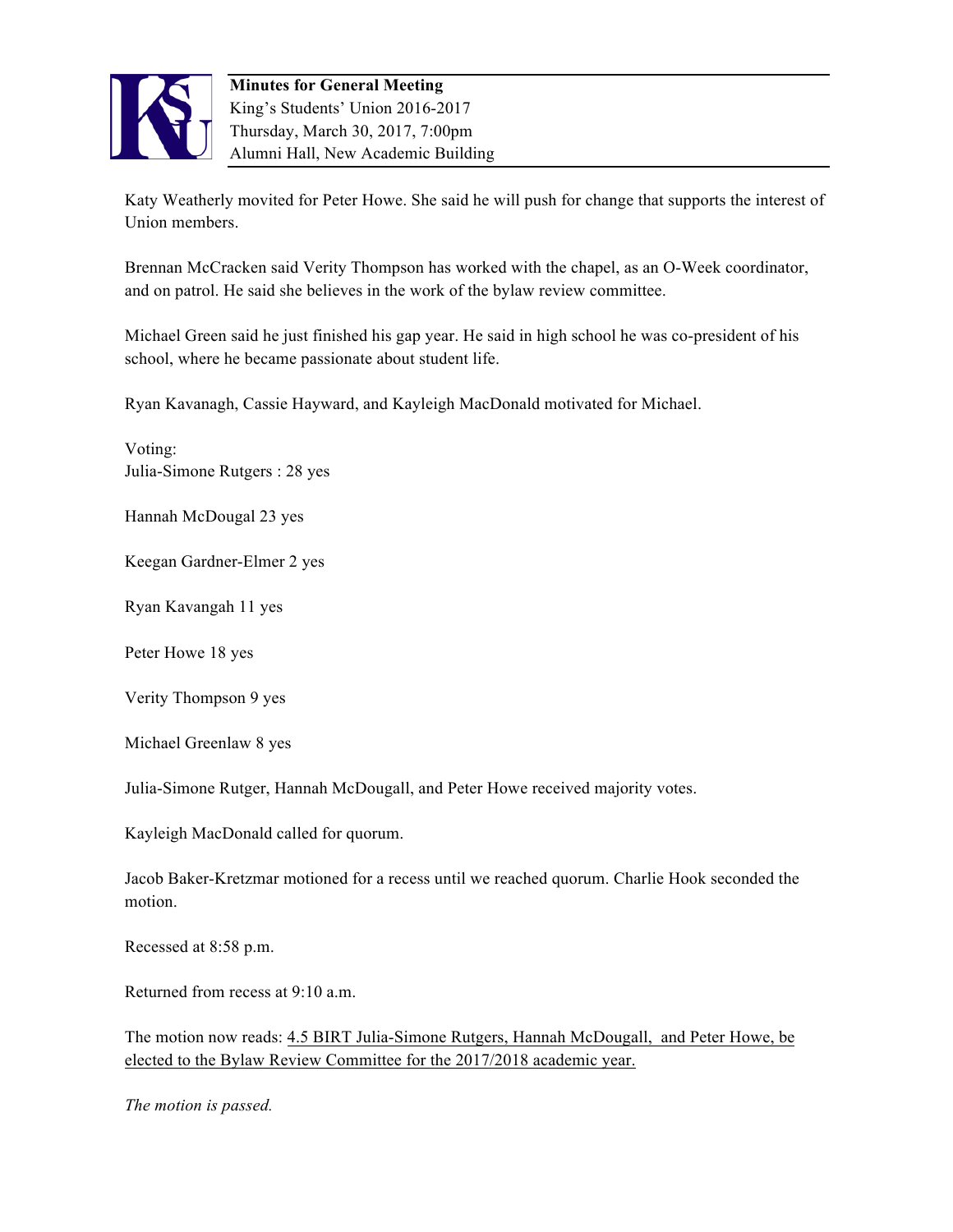

4.6 BIRT , , , , , , and be elected to the Elections Committee, with and serving as alternates for the 2017/2018 academic year.

*Moved by Cassie Hayward*

Cassie Hayward explained elections committee. She explained that this means you cannot run for a councillor position in the fall.

Zoë Brimacombe nominated Charlotte Sullivan.

Michael Greenlaw self-nominated.

Ryan Kavanagh self-nominated.

Hannah McDougall self-nominated and nominated Hillary Allister.

Chris Pearse nominated Isabelle Reynolds.

Keegan Gardner-Elmer self-nominated.

Drew Guyan self-nominated.

Peter Jansen self-nominated as an alternate.

Brennan McCracken asked if the Chair could sit on the elections committee. The Chair said yes.

Hannah McDougall explained what an alternate is.

Zoë Brimacombe motivated for Charlotte Sullivan. She said Charlotte is the current KSU Chair and has a good understanding of the elections procedure.

Kayleigh MacDonald motivated for Charlotte. She said Charlotte is knowledgeable about elections.

Jamie Whitley motivated for Charlotte.

Michael Greenlaw said he wants to get more involved with the KSU and thinks this is a good opportunity.

Ryan Kavanagh said he currently sits on elections committee and would like to continue next year.

Hannah McDougall said she just finished her term as CRO and wants to continue to be involved in elections. She said she wants to be on the committee to support the incoming CRO.

Lianne Xiao motivated for Hillary Alister. Hilary would like to continue to be on the elections committee. She knows the guidelines and processes with the KSU. She wants to advocate for the integrity for student politics.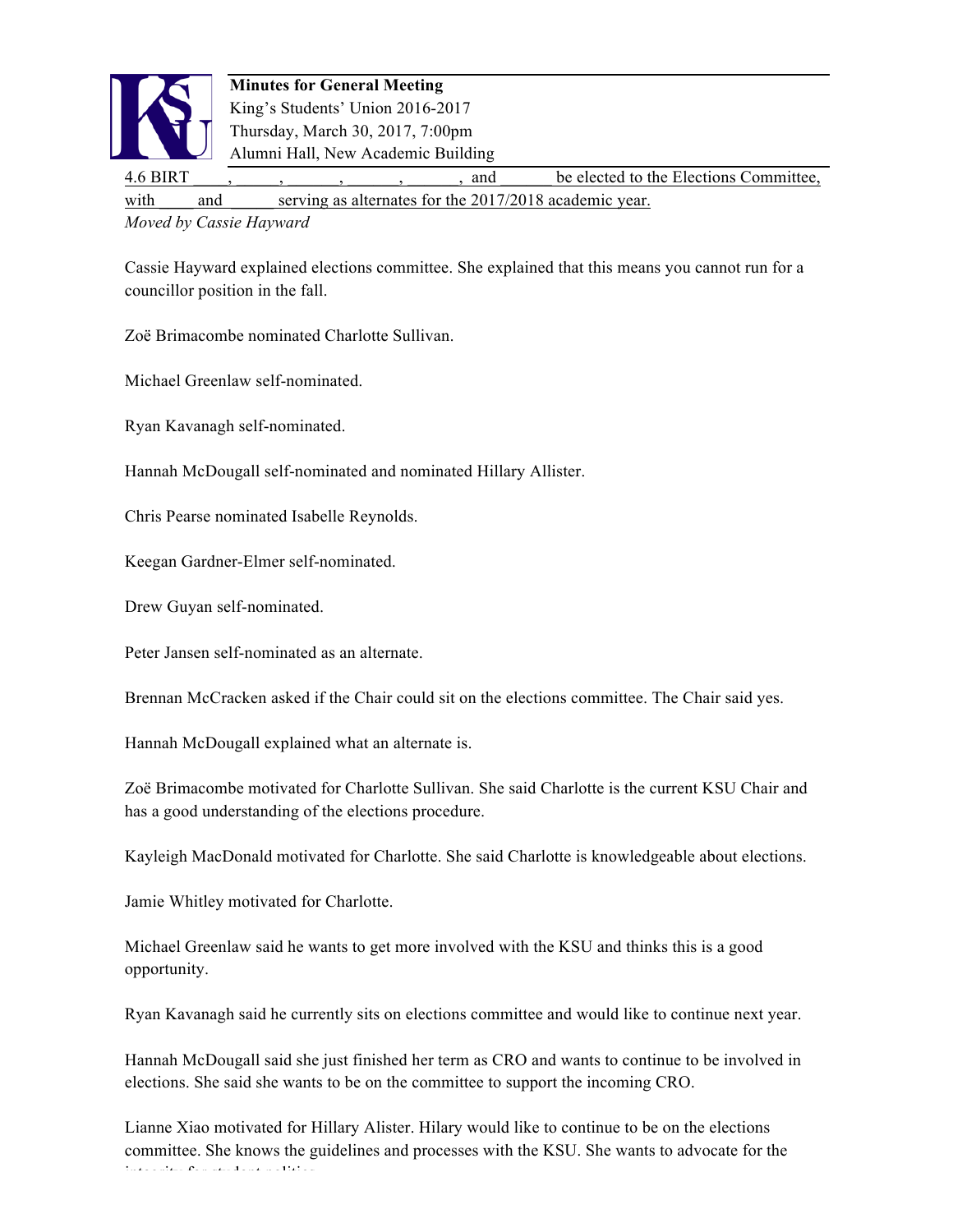

Chris Pearse motivated for Isabelle Reynolds. He said she is knowledgeable and is pursuing a degree in political science. He said she wants to be a fresh face on the committee.

Isabelle Reynolds said she is organized and dedicated. She would love to be more involved in the KSU.

Keegan Gardner-Elmer said he is currently on the elections committee. He would like to keep doing fun things with elections committee.

Drew Guyan said she is currently the arts representative and sits on a lot of committees. She said she was briefly on the elections committee last year, but then she ran for the arts rep position.

Voting: Charlotte Sullivan 41 yes Michael Greenlaw 27 Ryan Kavanagh 29 Hannah McDougall 35 Isabelle Reynolds 25 Hillary Alister 29 Keegan Gardner-Elmer 29 Drew Guyan 24

Charlotte Sullivan, Ryan Kavanagh, Hannah McDougall, Michael Greenlaw, Hillary Alister, and Keegan Gardner-Elmer received the majority vote

Isabelle Reynolds and Drew Guyan were put forward as alternates.

Voting: Peter Jansen 12 Drew Guyan 31 Isabelle Reynolds 30

Drew Guyan and Isabelle Reynolds received majority vote.

Motion now reads: 4.6 BIRT Charlotte Sullivan, Ryan Kavanagh, Hannah McDougall, Michael Greenlaw, Hillary Alister, and Keegan Gardner-Elmer be elected to the Elections Committee, with Isabelle Reynolds and Drew Guyan serving as alternates for the 2017/2018 academic year.

*The motion is passed.* 

4.7 BIRT  $\qquad \qquad$ , and be elected to the Galley Board of Directors for the 2017/2018 academic year. *Moved by Brennan McCracken*